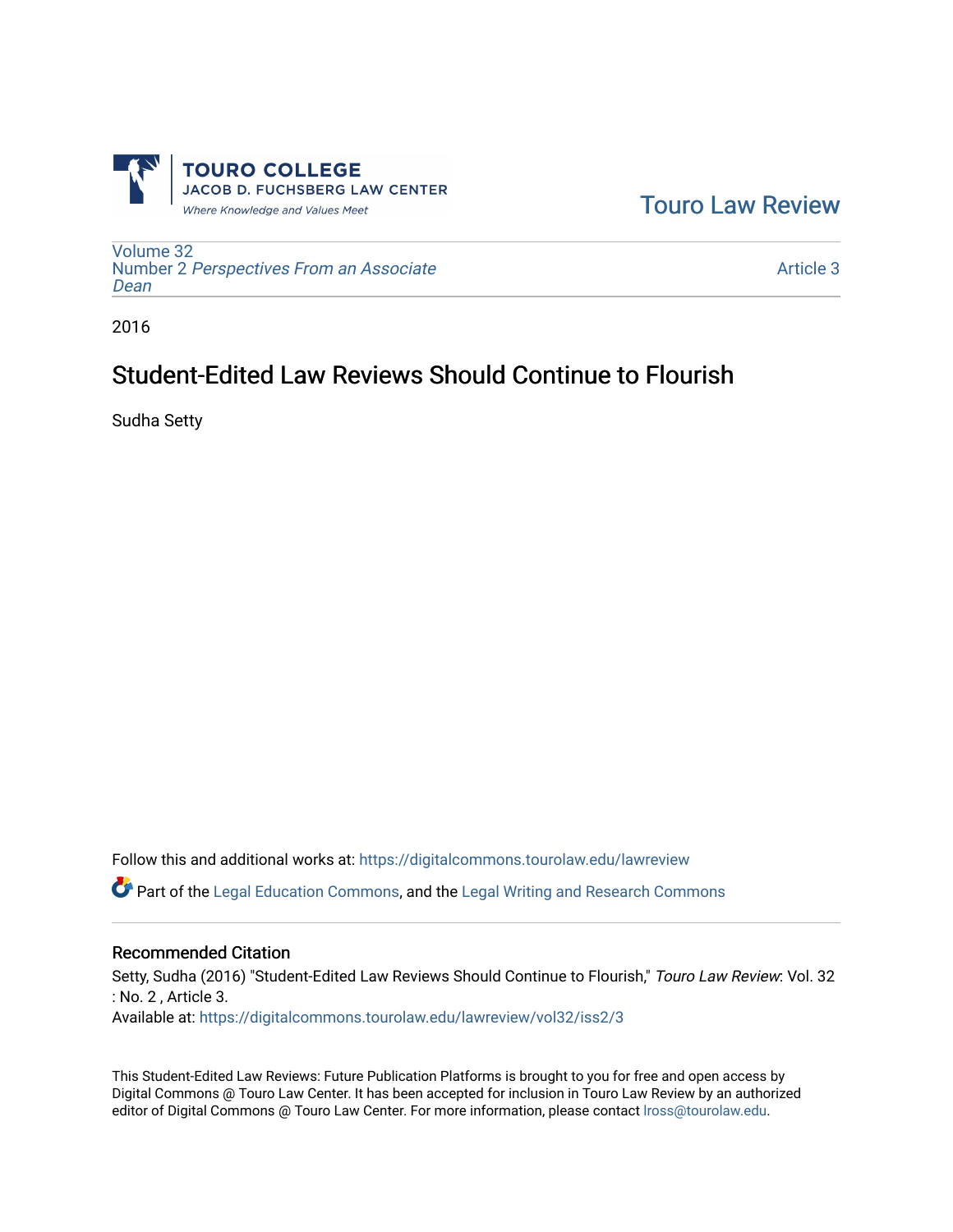## **STUDENT-EDITED LAW REVIEWS SHOULD CONTINUE TO FLOURISH**

### *Sudha Setty*\*

A fellow law teacher once suggested that the job of legal scholars is to add to the large and colorful mosaic of knowledge. At its best, each piece of scholarship is a piece of the mosaic, adding to a picture that, we hope, will shed some light on the nature, beauty, flaws, and shifts of the social ordering that is the law. Of course, law reviews have been valued over many decades for their core functions of providing reference material for practitioners, judges, and policy makers; for connecting students to the greater legal profession and academy; and for providing valuable training for students.<sup>1</sup> As an associate dean focused on professional development and research, I also think of articles in student-edited law reviews as utilitarian; these pieces of the mosaic build a record of scholarship demonstrating that a scholar is capable of conducting sustained and useful research. These articles are what gives the scholar the necessary imprimatur that he or she is worthy of hiring, promotion, tenure, a bonus, a book contract, or whatever other achievement or accolade is being sought. In this short essay, I offer three other reasons why student-edited law reviews should continue to flourish despite their shortcomings: they are a core component of the educational mission of law schools, they provide an important filtering mechanism in a world in which information overload is the norm, and they are the sole readily available means of providing the public forum necessary for debating new legal ideas.

As far as shortcomings, scathing critiques of student-edited

Associate Dean for Faculty Development & Intellectual Life and Professor of Law, Western New England University School of Law. My thanks to Matthew H. Charity for his suggestions, and to Fabio Arcila for inviting me to contribute to this symposium. © Sudha Setty 2016.

<sup>1</sup> *See* Christian C. Day, *The Case for Professionally-Edited Law Reviews*, 33 OHIO N.U. L. REV. 563, 563-64 (2007).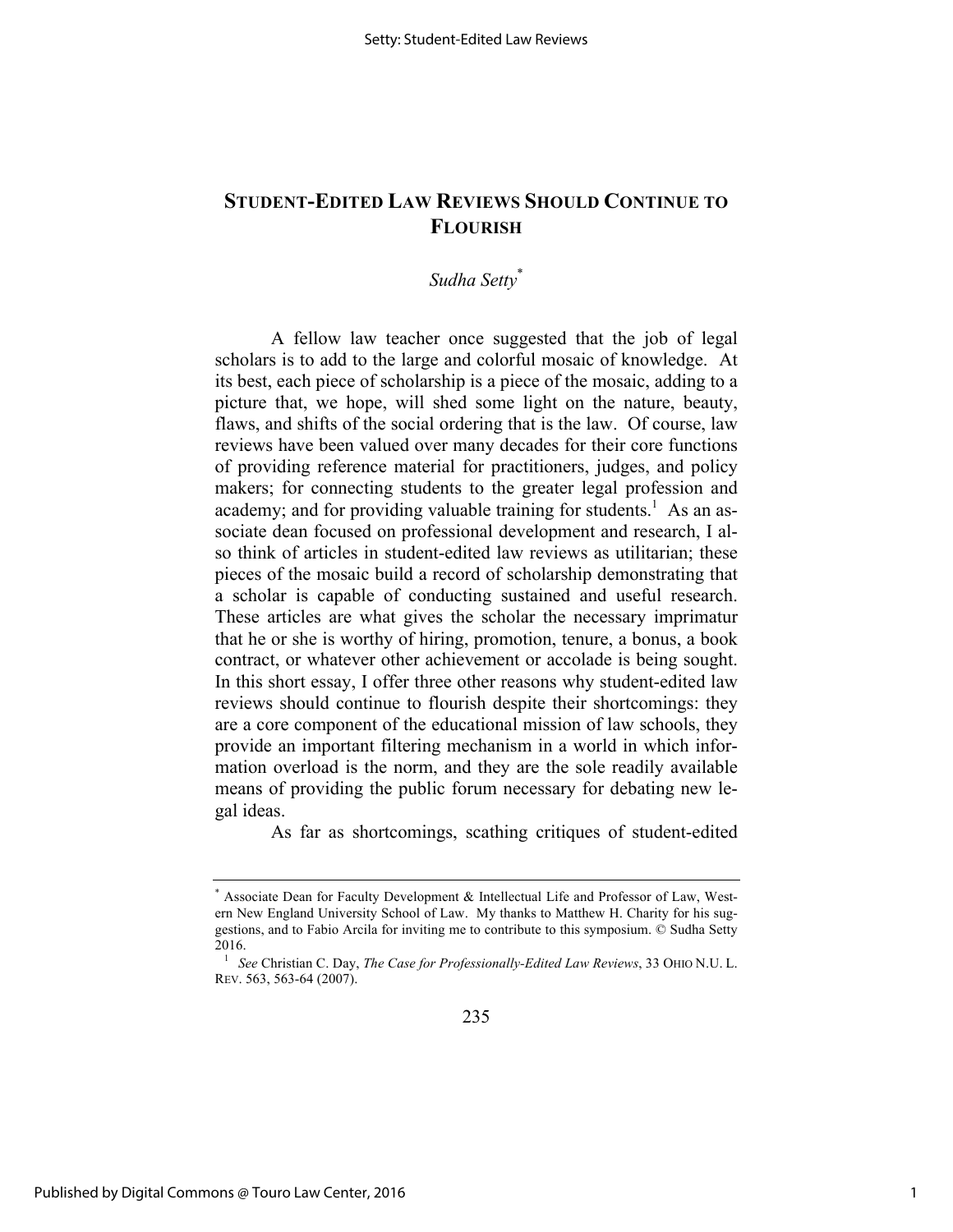#### 236 *TOURO LAW REVIEW* Vol. 32

law reviews are basically as old as the reviews themselves:<sup>2</sup> they are irrelevant<sup>3</sup> and nobody reads them;<sup>4</sup> they are lax in their standards of review and editing;<sup>5</sup> they compare poorly to peer review standards to which much of non-legal academia ascribes;<sup>6</sup> students cannot be trusted to make good decisions about which pieces to publish, sometimes accepting pieces primarily based on the popularity of the topic as opposed to the quality of the article, $\alpha$  or sometimes being overly impressed by the prominence of the author or his/her institutions; $<sup>8</sup>$ </sup> they are too elitist; $\frac{9}{2}$  and there are simply too many law reviews out there, so the quality of content becomes uneven. $^{10}$ 

And those are just the timeworn critiques. Newer broadsides against student-edited law reviews include that they are archaically

<sup>4</sup> In a famously colorful piece from 1936, the author laments: "I suspect that the law reviews will keep right on turning out stuff that is not fit to read, on subjects that are not worth the bother of writing about them." Fred Rodell, *Goodbye to Law Reviews,* 23 VA. L. REV. 38, 45 (1936).

<sup>5</sup> Tracey E. George & Chris Guthrie, *An Empirical Evaluation of Specialized Law Reviews*, 26 FLA. ST. U. L. REV. 813, 819 (1999).

<sup>7</sup> Jason P. Nance & Dylan J. Steinberg, *The Law Review Article Selection Process: Results from a National Study,* 71 ALB. L. REV. 565, 568-574 (2008).

<sup>8</sup> *E.g.,* James Lindgren, *An Author's Manifesto*, 61 U. CHI. L. REV. 527, 537 (1994). *Cf.*  Hunter, *supra* note 6, at 766 (arguing that student editors generally make good decisions about which articles to accept).

<sup>2</sup> *See* Bernard J. Hibbitts, *Last Writes? Reassessing the Law Review in the Age of Cyberspace*, 71 N.Y.U. L. REV. 615, 629 (1996) (The first wave of critique of student-edited law reviews, from the early 1900s through 1940, lamented the proliferation of general law reviews).

<sup>3</sup> *See Law Prof. Ifill Challenges Chief Justice Roberts' Take on Academic Scholarship*, AMERICAN CONSTITUTION SOCIETY FOR LAW AND POLICY, http://www.acslaw.org/acsblog/law-prof-ifill-challenges-chief-justice-roberts%E2%80%99 take-on-academic-scholarship (July 5, 2011) (quoting Chief Justice Roberts as saying, "Pick up a copy of any law review that you see, and the first article is likely to be, you know, the influence of Immanuel Kant on evidentiary approaches in 18th Century Bulgaria, or something, which I'm sure was of great interest to the academic that wrote it, but isn't of much help to the bar"). *Cf. id.* (quoting Professor Sherrilyn Ifill's response to Chief Justice Roberts as including the observation that "published law review articles offer muscular critiques on contemporary legal doctrine, alternative approaches to solving complex legal questions, and reflect a deep concern with the practical effect of legal decision making on how law develops in the courtroom").

<sup>6</sup> Richard A. Posner, *The Future of the Student-Edited Law Review*, 47 STAN. L. REV. 1131, 1132 (1996) (arguing that law review staff and editors suffer "the handicaps of ignorance, immaturity, inexperience, and inadequate incentives"); *cf.* Dan Hunter, *Open Access to Infinite Content (Or "In Praise of Law Reviews")*, 10 LEWIS & CLARK L. REV. 761, 764- 765 (2006) (arguing that peer review does not necessarily provide better quality control than student-edited law reviews).

<sup>9</sup> *See* Hunter, *supra* note 6, at 766.

<sup>10</sup> *See generally* Hibbitts, *supra* note 2.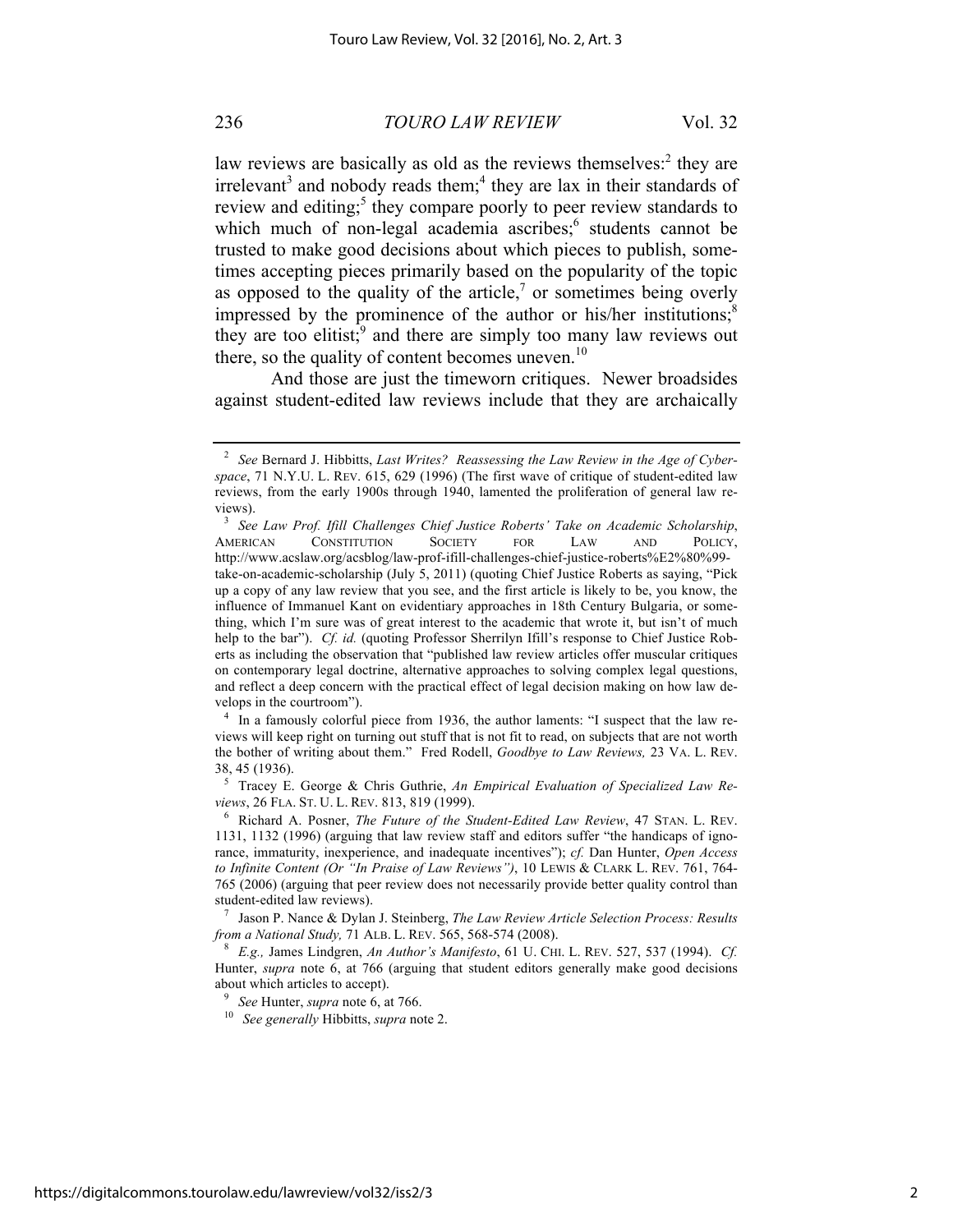#### 2016 *STUDENT-EDITED LAW REVIEWS* 237

slow in editing and publishing pieces in a world in which every author can post his/her work onto SSRN or another platform and have it instantaneously available at no charge to readers around the globe.<sup>11</sup> Further, authors can post shorter works on blogs, journalistic outlets, or in other web-based media that are well respected and are said to be viewed by judicial clerks, agencies and congressional staffers in a position to make use of blog analysis quickly when forming their opinions.<sup>12</sup>

These traditional and newer critiques have been countered in literature on law reviews, but these frustrations explain why some established legal academic authors either bypass the student-edited law review system altogether, or write on multiple platforms to reach a broader audience.<sup>13</sup> To complement the defenses of the studentedited law review offered elsewhere,<sup>14</sup> I offer three reasons why legal academia still needs the student-edited law review and why law schools and law teachers should work to sustain them.

First, work on student-edited law reviews develops valuable skills that speak to the core educational mission of a law school. For at least two decades, law teachers have tried to improve the studentcenteredness of the law school curriculum in order to give primacy to educational experiences that build skills and prepare students for realworld lawyering.<sup>15</sup> The 1992 ABA MacCrate Report<sup>16</sup> and the 2007 Carnegie Report<sup>17</sup> emphasized the need for skills-based learning in law schools. The MacCrate Report identified ten fundamental law-

<sup>11</sup> *See* Cameron Stracher, *Reading, Writing and Citing: In Praise of Law Reviews*, 52 N.Y.L. SCH. L. REV. 349, 356 (2007-08).

<sup>12</sup> *E.g.,* Heather Singer, *Bench Blogging: Where Should Judges, Lawyers and Court Personnel Draw the Line?* Case in Point, National Judicial College, at 3 (Spring/Summer 2007) (discussing what legal blogs judges write and read).

<sup>&</sup>lt;sup>13</sup> Stephanie L. Plotin, *Legal Scholarship, Electronic Publishing, and Open Access: Transformation or Steadfast Stagnation?*, 101 LAW LIBR. J. 31, 37, 39, 50-53 (2009).

<sup>14</sup> *E.g.,* Phil Nichols, *A Student Defense of Student Edited Journals: In Response to Professor Roger Cramton,* 1987 DUKE L.J. 1122 (1987).

<sup>15</sup> Benjamin Spencer, *The Law School Critique in Historical Perspective*, 69 WASH. & LEE L. REV. 1949, 2007-09, 2013 (2012).

<sup>16</sup> ABA Section on Legal Education and Admissions to the Bar, *Legal Education and Professional Development – An Educational Continuum: Report of the Task Force on Law Schools and the Profession: Narrowing the Gap* (1992), http://www.americanbar.org/content/dam/aba/publications/misc/legal\_education/2013\_legal\_ \_education\_and\_professional\_development\_maccrate\_report).authcheckdam.pdf [hereinafter MacCrate Report].

<sup>17</sup> William M. Sullivan et al., *Educating Lawyers: Preparation for the Profession of Law*  (2007), http://archive.carnegiefoundation.org/pdfs/elibrary/elibrary\_pdf\_632.pdf [hereinafter Carnegie Report].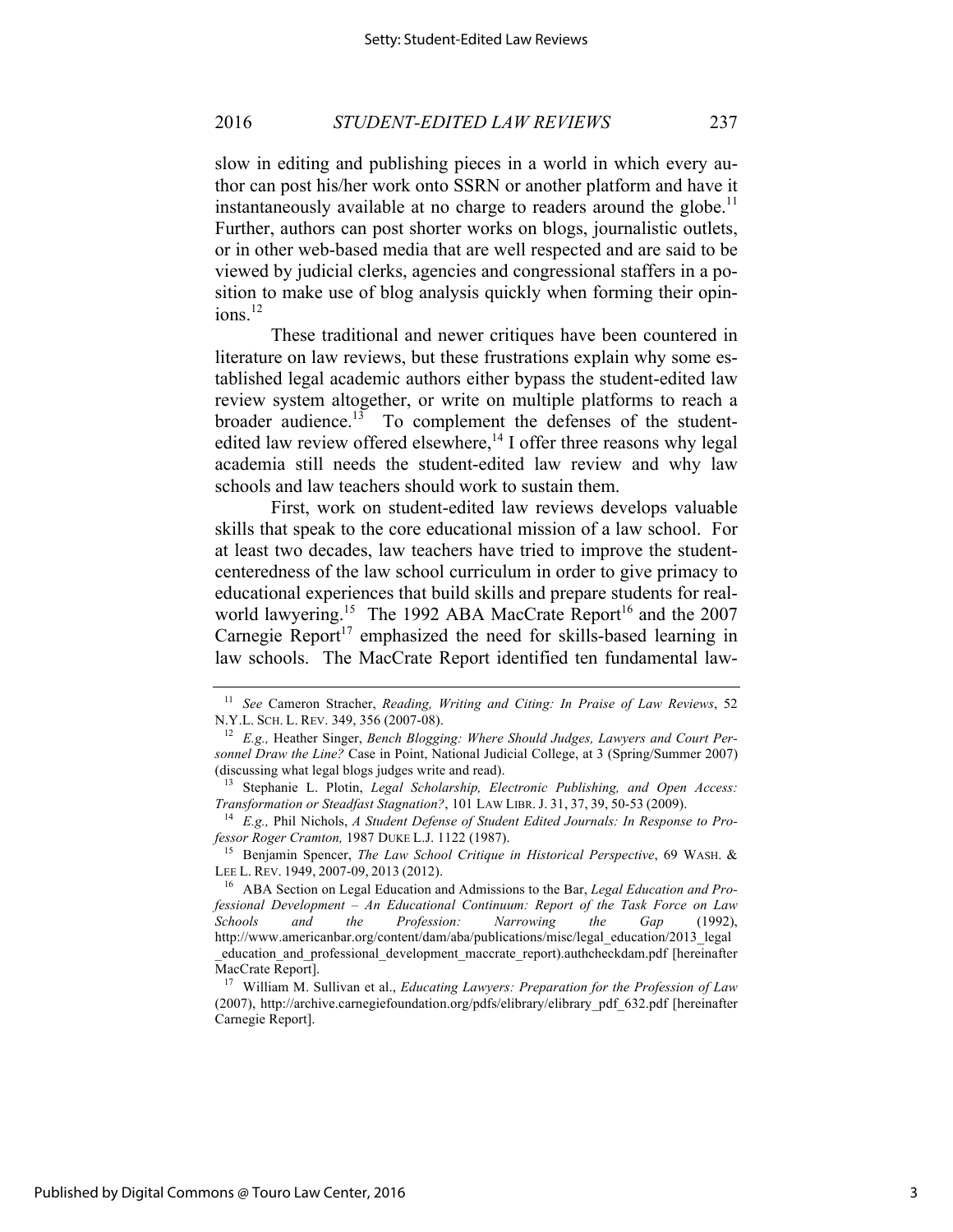238 *TOURO LAW REVIEW* Vol. 32

yering skills that law schools should focus on, including skills that are common in the work of law reviews: legal analysis and reasoning, legal research, communication, and organization and management of legal work.18 In 2004, the ABA adopted standards that required "each student receive substantial instruction in other professional skills generally regarded as necessary for effective and responsible participation in the legal profession."<sup>19</sup>

Working on a law review builds these skills and is, as such, part of the core educational mission of a law school.<sup>20</sup> The research, writing, editing, and citation work that any law review staffer participates in are skill-building activities. Along with the higher-level editorial, managerial, and communicational work that comes with participation on the board of a law review, the development of these law review-based skills are excellent preparation for the world of practice. $21$  This holds for students whose first jobs out of law school will vary tremendously; the skills learned on a law review will benefit judicial clerks, associates at large or small firms, government lawyers, staff to policymakers, and (perhaps especially) solo practitioners. A secondary educational benefit is derived from being an essential part of legal academic discourse, empowering students to be active participants in the conversations that—at their most influential—shape lawmaking and legal academia. Considering these two strands together, we can see the benefit of developing key legal skills while working with authors who are professors, practitioners, and judges. This situation strongly encourages students to be demanding and exacting with themselves, a necessary trait<sup>22</sup> for diligent and conscientious lawyers. Based on this aspect of law review work alone, there is a cogent argument to be made that law schools should consider expanding the number of opportunities to serve on a law review whether on a general law review or a specialty journal—to include a greater percentage of the student body that would undoubtedly benefit from the rigor and skill-building that is inherent to the enterprise.<sup>23</sup>

See MacCrate Report, *supra* note 16 at 135.

<sup>&</sup>lt;sup>19</sup> *See* ABA Standards and Rules of Procedure for Approval of Law Schools 302(a)(4) (2012-2013)); Bruce J. Winick, *Using Therapeutic Jurisprudence in Teaching Lawyering Skills: Meeting the Challenge of the New ABA Standards*, 17 THOMAS L. REV. 429, 429 (2005).

<sup>20</sup> *See* Stracher, *supra* note 11, at 360 ("[T]he law review is a teaching institution.").

<sup>21</sup> *See* Stracher, *supra* note 11, at 369.

<sup>&</sup>lt;sup>22</sup> *See* Stracher, *supra* note 11, at 361-62.<br><sup>23</sup> See Stracher, supra pote 11, at 353, 54.

<sup>23</sup> *See* Stracher, *supra* note 11, at 353-54.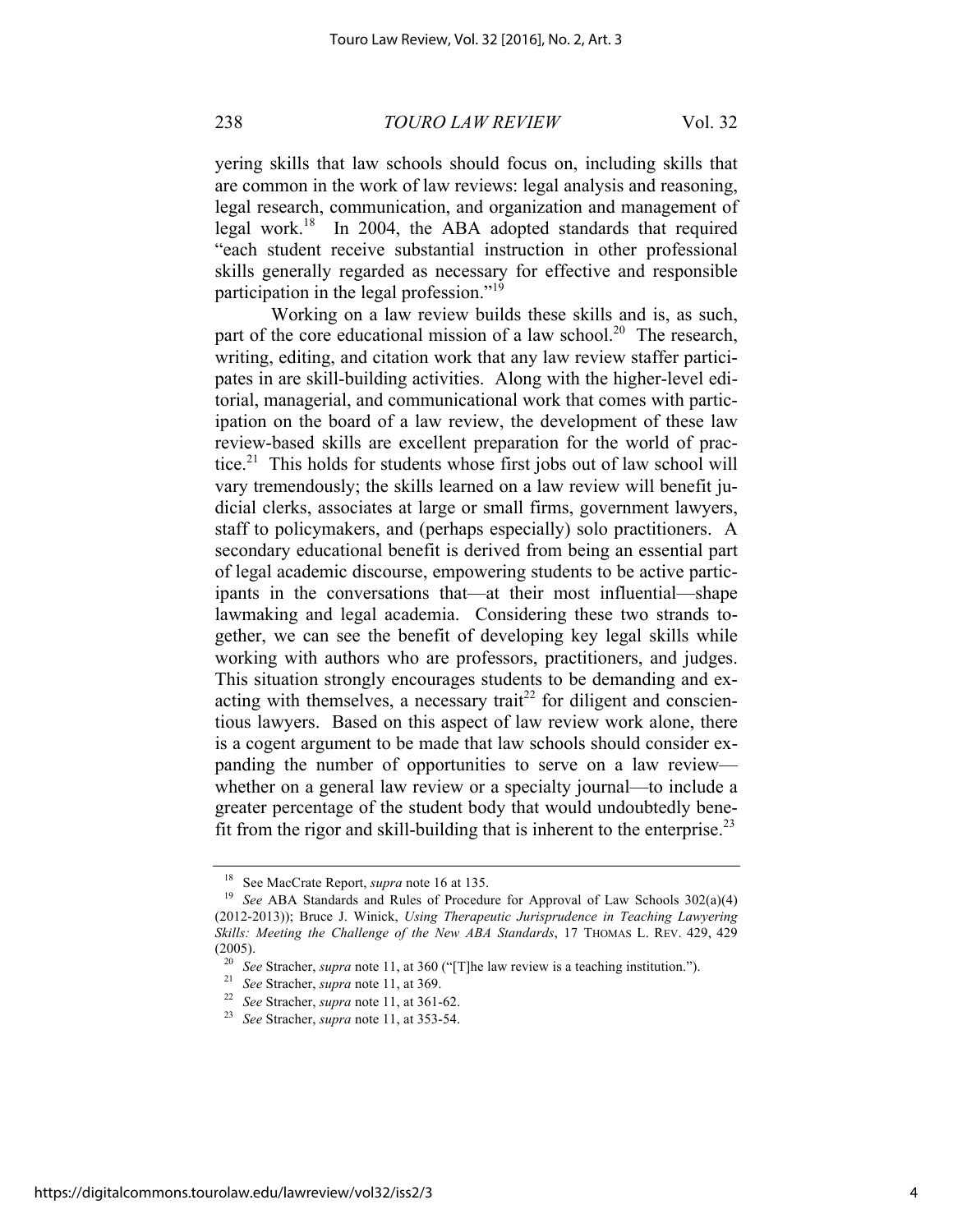#### 2016 *STUDENT-EDITED LAW REVIEWS* 239

Second, law reviews continue to serve a vital filtering role for legal scholars looking to understand a new area of law, understand developments, or simply refine their ideas over time. This function is perhaps more important now than it ever has been in the past. We are inundated with information from a seemingly endless variety of news sources, blog posts, tweets, opinion columns and other online media. These resources inform, update, and provide contemporaneous analysis, which are obviously necessary elements to help legal scholars develop their own analysis and viewpoint on issues within their fields. However, these resources are at best a complement to,  $24$  not a substitute for, the type of information and understanding that can be gleaned from a good law review article. Law review articles require thoughtful, sustained research and writing that engages the author with the material, the subject matter, and the editorial process in ways that generally improve the quality of analysis and writing. Along with books, $25$  law review articles are the repositories of this deep thinking that will be most helpful to scholars and law students as time passes. Some have argued that this role would be better filled by peer-edited journals;26 however, even setting aside the educational value of student editing work, the scarcity of peer-edited journals presents a serious obstacle to those promoting such a goal. $^{27}$ 

That brings me to my third and final point: we are not in an academic discipline that has enough peer-reviewed journals to sustain us and to allow pre-tenure,<sup>28</sup> let alone non-tenure and post-tenure faculty members, to contribute to the larger mosaic of in-depth legal scholarship. It would be folly to assume that law professors can take

See MALCOLM GLADWELL, BLINK: THE POWER OF THINKING WITHOUT THINKING 264 (2005) ("We live in a world saturated with information. We have virtually unlimited amounts of information at our fingertips at all times, and we're well versed in arguments about the dangers of not knowing enough and not doing our homework. But I have sensed enormous frustration with the unexpected costs of knowing too much, of being inundated with information. We have come to confuse information with understanding.").

<sup>&</sup>lt;sup>25</sup> It is noteworthy that many books written by legal academics are based, at least in part, on articles that those academics initially published in student-edited law reviews. For example, parts of Patricia Williams' groundbreaking and profound book, *The Alchemy of Race and Rights*, were based on her previous writing published in the *Harvard Civil Rights and Civil Liberties Law Review*. *See* Robin West, *Murdering the Spirit: Racism, Rights and Commerce*, 90 MICH. L. REV. 1771, 1774-75 (1992). The ability to test ideas in the forum of the student-edited law review is, no doubt, of enormous benefit to authors of subsequent books that cover some of the same ground.

<sup>26</sup> *See* Stracher, *supra* note 11, at 359-60.

<sup>27</sup> *See* Stracher, *supra* note 11.

<sup>28</sup> George & Guthrie, *supra* note 5, at 819.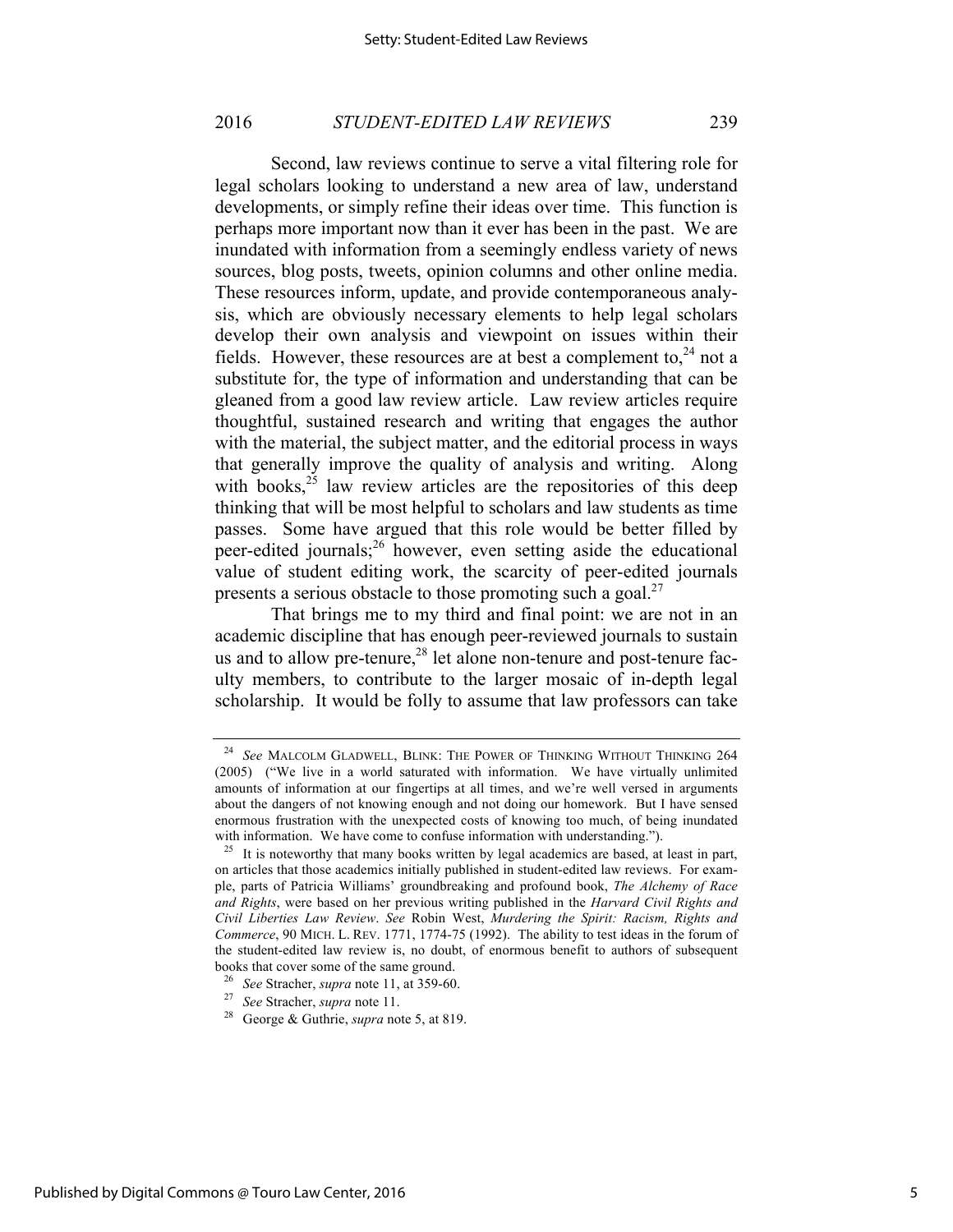240 *TOURO LAW REVIEW* Vol. 32

on peer review responsibilities in the magnitude necessary to compensate for a lack of student-edited law reviews, particularly when a decline in law school enrollments has led to reductions in the number of faculty members at many law schools<sup>29</sup> and, therefore, an increase in administrative and teaching obligations placed on individual pro $fessors<sup>30</sup>$ 

It is a good thing that we are not winnowing down our law reviews to a number that can be sustained only by peer review. We need a multiplicity of general law reviews and specialty journals $31$ that give voice to the writing of professors, judges, practitioners, policymakers and students alike. Particularly, we want to allow for publication and dissemination of articles on controversial topics that might not be published elsewhere.<sup>32</sup> We live in a world in which most articles can find a home for publication; some suggest that this has inundated the legal scholarship space with too much writing, but the number of and range of subjects covered by law reviews is a positive development in legal academia. The high number of law reviews,  $33$  and particularly the number of specialty journals,  $34$  in existence allows for dissemination and legitimation of scholarship that might otherwise be rejected altogether by many general studentedited law reviews or by peer-edited journals.<sup>35</sup> Many student-edited law reviews allowed for the public airing and testing of ideas like critical race theory, narrative scholarship, queer theory, and other

<sup>29</sup> *See* Elizabeth Olson & David Segal*, A Steep Slide in Law School Enrollment Accelerates*, N.Y. TIMES, (Dec. 17, 2014), http://nyti.ms/1Ad2LjS.

See Day, *supra* note 1, at 584-86 (discussing the costs associated with hiring a professional editor for law reviews or to provide faculty members with course relief or other compensation that would help ameliorate the significant additional workload associated with peer-editing a law review).

<sup>31</sup> *See* George & Guthrie, *supra* note 5, at 820.

<sup>&</sup>lt;sup>32</sup> Consider the stated ambition of the founding editors of the Harvard Civil Rights-Civil Liberties Law Review, to "be a review of revolutionary law." *Preface*, 1 HARV. C.R.-C.L L. REV. iii (1966).

<sup>&</sup>lt;sup>33</sup> Professors Allen Rostron and Nancy Levit have cataloged 205 student-edited general law reviews as of mid-2015. Allen Rostron & Nancy Levit, *Information for Submitting Articles to Law Reviews & Journals,* Social Science Research Network, (August 4, 2015), http://papers.ssrn.com/sol3/papers.cfm?abstract\_id=1019029.

The database of law reviews and journals maintained by Washington and Lee University School of Law's Law Library indicates that there are over 400 student-edited specialty law journals in the United States. Law Journals: Submissions and Ranking, 2007-2014, http://lawlib.wlu.edu/LJ/index.aspx (last visited Aug. 4, 2015).

<sup>35</sup> *See* Richard Delgado, *The Imperial Scholar: Reflections on a Review of Civil Rights Literature*, 132 U. PA. L. REV. 561 (1984) (taking note of a pronounced lack of critical scholarship by racial minorities published and cited in leading general law reviews).